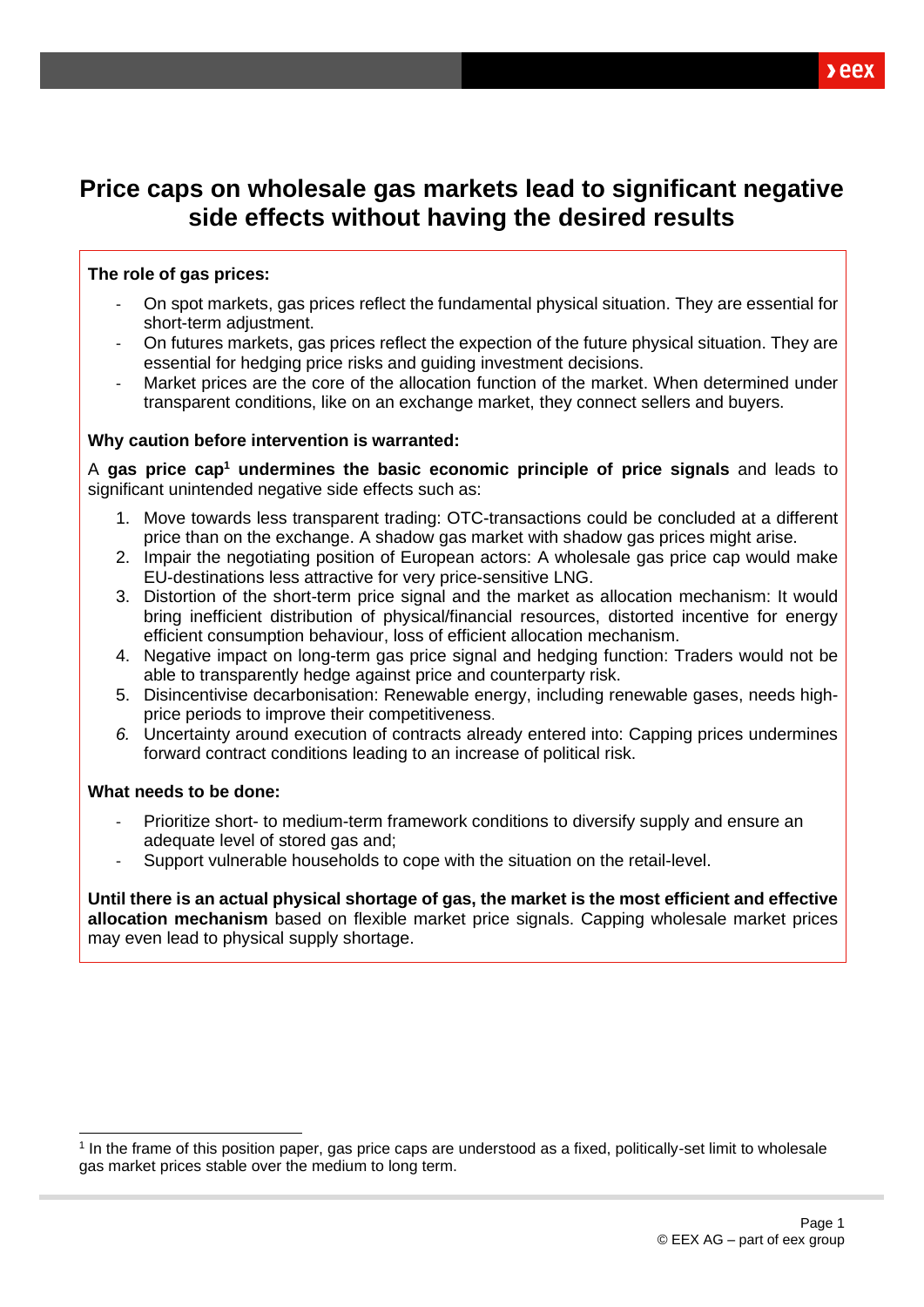# **Price caps on wholesale gas markets lead to significant negative side effects without having the desired results**

*In recent months, various factors on the physical supply and demand side of the natural gas markets brought the gas prices worldwide to new highs. Geopolitical tension, low storage levels and the Russian invasion of Ukraine have further contributed to increased prices and volatility. Rightly so, corresponding political intervention is sought to limit the negative effects on those companies or households who cannot bear the costs.* 

*However, this does not mean that the wholesale gas markets or their design are malfunctioning: gas prices reflect the physical fundamental situation and the expectation of it. Doing so, supply and demand have been covered at any time.*

*Price intervention in form of a gas price cap undermines the basic economic principle of price signals and leads to significant unintended negative side effects. High-price periods on energy markets provide important incentives to increase supply or for investments in alternative energy sources and energy effienciency. Without this, necessary investments might not materialize or supply might shrink with negative consequences for security of supply.* 

*Price caps may harm or even destroy the allocation and transparency function of the gas market. In a worst case, supply and demand are unable to meet each other (figure 1). In practice, it is to be expected that in particular tense situations, markets dry out over time, with less and less companies supplying gas and buyers being unable to cover demand at any time.* 

*Further, a price cap creates intransparency about the actual market situation. However, when a market comes under stress and reaches price levels under which the price cap would kick in if implemented, this is exactly when transparency is needed most.<sup>2</sup>*



*Figure 1: Supply and demand curves with price caps*

<sup>2</sup> Also refer to ["The importance of keeping energy markets open in times of turmoil"](https://www.eex.com/en/newsroom/detail?tx_news_pi1%5Baction%5D=detail&tx_news_pi1%5Bcontroller%5D=News&tx_news_pi1%5Bnews%5D=4285&cHash=d57ec378b301ab5d1ef0151ee8cfea8c), EEX, 3 October 2022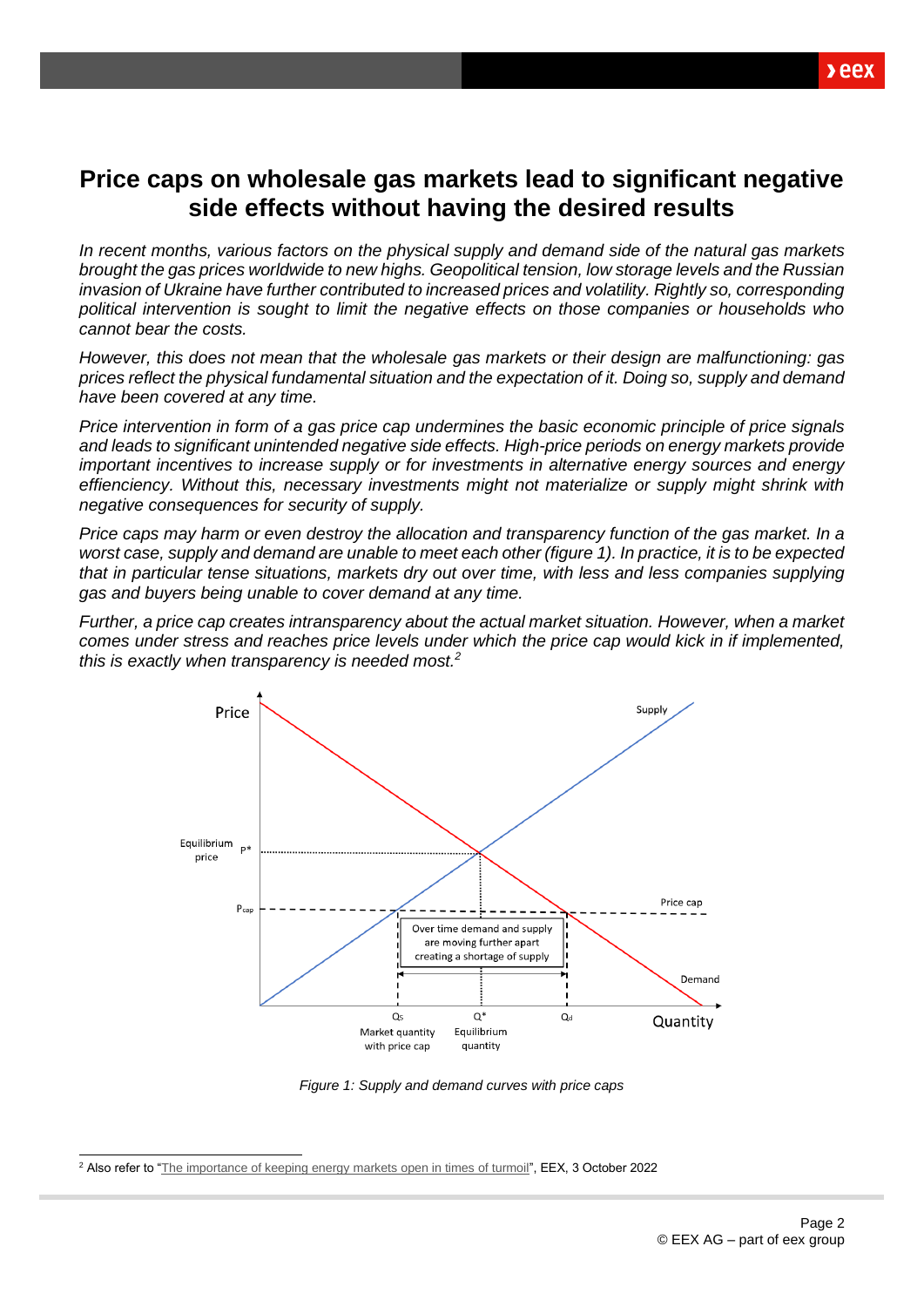# **The critical role of wholesale gas markets**

On cleared **wholesale gas markets**, market participants such as gas suppliers or industrial consumers can cover their demand or supply. Dependening on their goals, they trade short-term contracts on the spot market or longer-term contracts on the futures market.

The **gas spot markets** help traders to adjust their gas supply or purchase very short term. Among the trading participants are gas grid operators and/or market area managers<sup>3</sup> using the spot market to keep the grid stable and reliable at any time. Executing their activities on regulated exchanges enables them to trade under transparent conditions and to be protected against defaulting counterparties.

On the **gas futures market,** market participants trade up to years in advance and by doing so receive protection against future price changes and the risk of counterparty defaults.

The **gas prices** resulting from these actions serve multiple purposes. At any time, they are the valuation of gas according to available supply and demand. It includes the actual physical situation as well as an anticipation or interpretation of the impact of potential political action such as an embargo on Russian gas. Especially in the past weeks, uncertainty on the latter translated into high volatility. Market prices on future markets are also used to assess the financial viability of investments in lowcarbon projects and are thus key for the energy transition.

# **The importance of picking the right policy tool**

**The European Commission's communication from 8 March 2022<sup>4</sup>** calls for a rapid diversification of physical natural gas sources and the greatest possible independence from Russian gas imports. The Commission aims at accelerating the expansion of renewable energy and energy efficiency, a switch to alternative gas sources and mandatory minimum filling levels for gas storage facilities. These come on top of the immediate short term actions highlighted in **the Commission's October 2021 toolbox<sup>5</sup>** on how to support vulnerable consumers on a national level.

**All these measures help either in the short or in the medium run and leave energy markets mainly intact:** Price formation and the allocation function of markets are not severely distorted.

**This is different from wholesale gas price caps.** They harm the allocation function of the wholesale gas market once the price level of the cap has been reached. They lead to significant uncertainty on the legal and, most critically, practical implementation. Especially in the gas sector, with its possibilities for intertemporal shifting, a price cap would immediately lead to a demand surplus on the wholesale market and may even deteriorate supply of natural gas. As a result, supply and demand could no longer be brought into balance and market clearing would become eventually impossible. In such a scenario, and having lost the important information and coordination function of the price mechanism, gas rationing executed by a public authority together with a highly complex prioritization process would be necessary. Consequently, the scarce resource – gas – will likely not to be allocated according to the areas of its highest economic value.

<sup>&</sup>lt;sup>3</sup> Market Area Managers are market actors providing important services for the stability of the gas grid, e.g. including the purchase of gas for the purpose of keeping the pressure in the grid stable. In many EU-Member States gas grid operators are also market area managers.

<sup>4</sup> [REPowerEU: Joint European Action for more affordable, secure and sustainable energy.](https://eur-lex.europa.eu/legal-content/EN/TXT/?uri=COM%3A2022%3A108%3AFIN) <sup>5</sup> Link[: Tackling rising energy prices: a toolbox for action and support.](https://eur-lex.europa.eu/legal-content/EN/TXT/?uri=COM%3A2021%3A660%3AFIN&qid=1634215984101)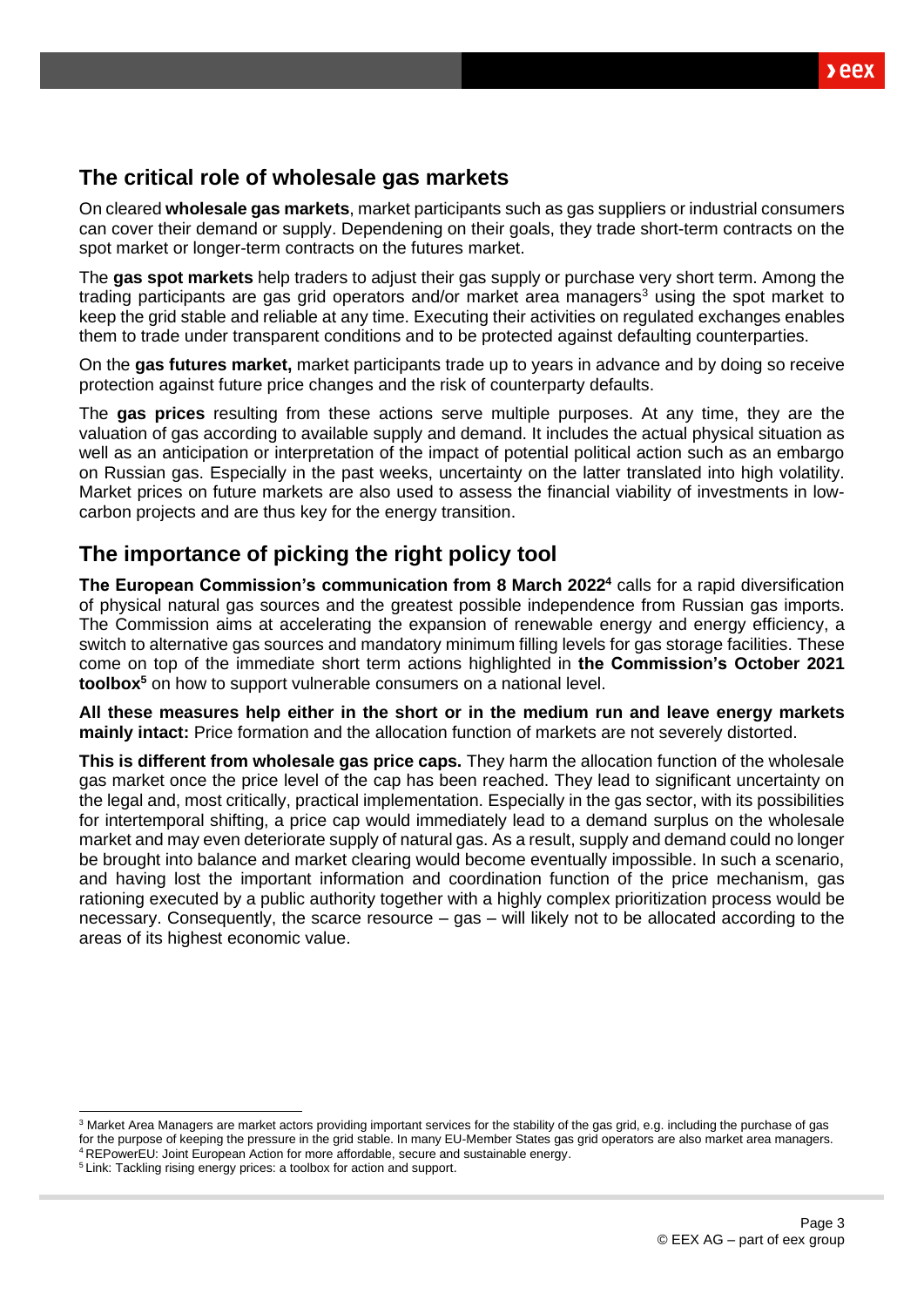### **Specifically, the negative effects of wholesale price caps can include the following:**

#### **1. Move towards less transparent trading**

Where possible, market participants would seek their counterparties in the less transparent market segments. Then, over-the-counter (OTC) -transactions could be concluded at a different price than on the regulated exchange.<sup>6</sup> This would lead to a situation where no clear price reference would be available.

Prices are more difficult to be capped or controlled in the environment of the OTC market. And crucially, risks are not mitigated by a central clearinghouse. If no control on the gas price cap is done within the OTC-market, a shadow gas market with shadow gas prices might arise.

#### **2. Impair the negotiating position of European actors**

Natural gas is a globally traded and transported commodity. Specifically liquefied natural gas (LNG) is very price-sensitive. Following the ambition to diversify the supply sources for natural gas, LNG will become more important for European market participants. A wholesale price cap would make EU-destinations less attractive.

#### **3. Distortion of the short-term gas price signal and the gas market as allocation mechanism**

A wholesale gas price cap will lead to an inefficient distribution of physical and financial resources as the actual market situation becomes impossible to know.

In particularly tense situations when the price level of the cap would be reached, the market as allocation mechanism would not function fully. Gas distribution companies and consumers would not be able to conclude transactions at any time because suppliers would cease their market activity. Also network operators and/or market area managers being active on the market to balance the grid would not be able to buy or sell gas on the exchange.

On the demand side, a gas price cap would restrict the exposure of demand to the price signal. This diminishes incentives to reduce gas demand. In expectation of the price cap being reached and a potential supply shortage this could lead to anticipatory activities e.g. gas hoarding.

In the worst case, alternative allocation mechanism, e.g. centrally controlled through public institutions would have to take this task to ensure security of supply.

#### **4. Negative impact on long-term gas price signal and risk management function**

In the case a gas price cap would only be introduced on the short term spot markets, market participants would not be able to manage their risks to anticipate the volatile and tense periods. Also long-term markets would be affected since futures are based on the underlying spot market.

If long-term gas prices were capped instead of short-term prices, market participants would be unable to manage their future risks in case the supply and demand situation causes high prices. In essence, future markets would become like a flood insurance that does not pay out when the house is flooded.

### **5. Disincentivise decarbonisation**

Through artificially cheapening gas costs and thereby harming the gas price signal, consumers would lose their incentive to increase energy efficiency or to invest in the use of renewable gas. In a situation where energy saving is particularly necessary, some of the most important solutions to counter the current tense context would be put in harm´s way. As a result, the role of fossil power gerneration would be cemented and incentives for alternative approaches to resolve scarcity such as storage, load flexibility and renewables weakened.

<sup>&</sup>lt;sup>6</sup> Under normal circumstances, there are no big gaps between exchange and OTC-prices.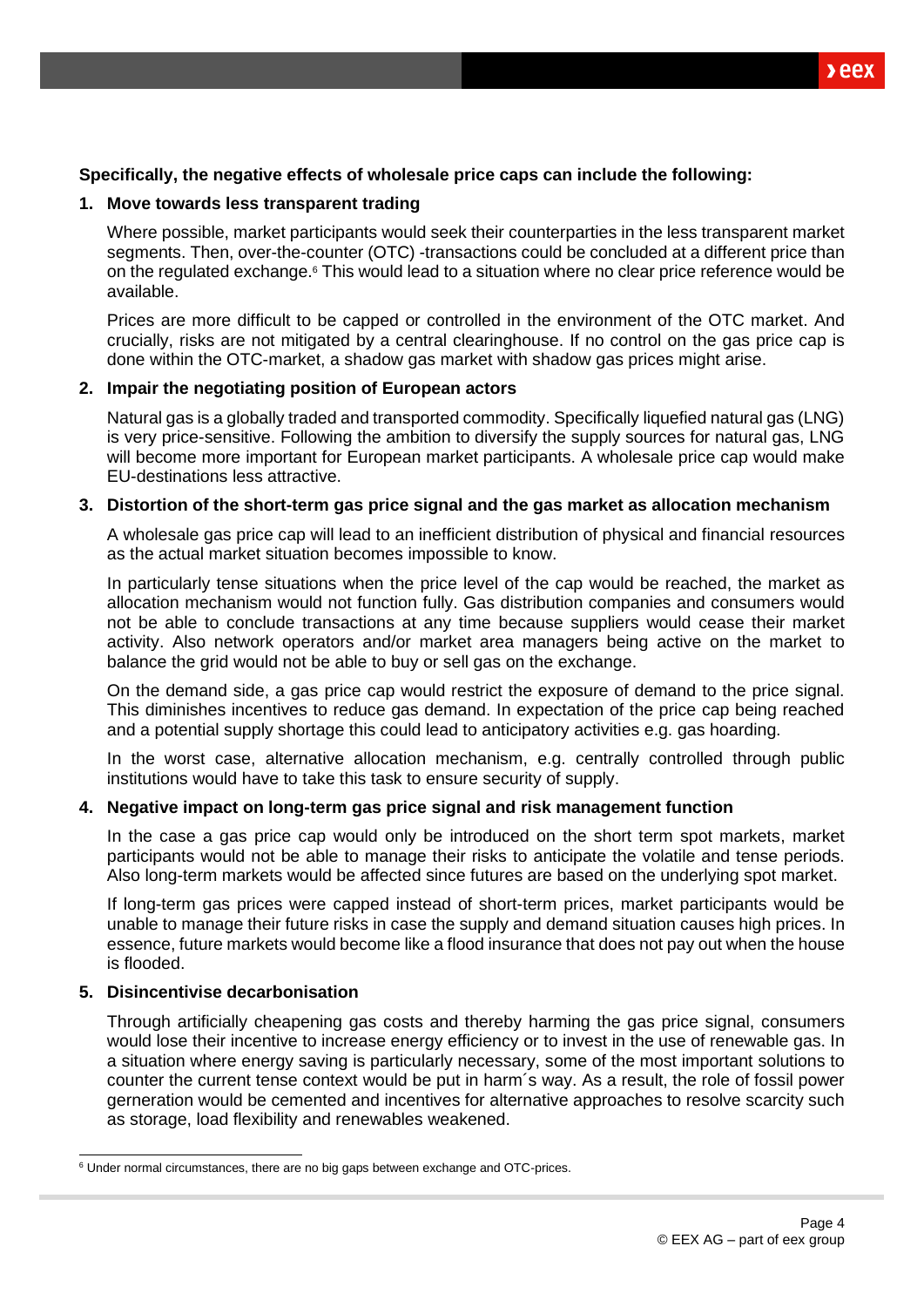$xeex$ 

Renewable gases benefit from high-price periods to become cost-competitive. Today, because of the high prices, we see particularly biomethane or biogas producers can market their production on multilateral markets without subsidies.

### **6. Uncertainty around execution of contracts already entered into**

The majority of gas trades happen on a forward basis, with delivery at a future point in time, sometimes with a long delivery period. Capping gas prices would undermine the contract conditions of many of those contracts which are already agreed upon.

On the other side, potential new contract partners such as from the LNG-ecosystem would perceive a gas price cap as an increase of political risk when concluding transactions with partners in the EU. They would thus likely refrain from entering into long-term delivery contracts.

# **Concluding remarks**

**Capping gas market prices is like capping a thermometer:** Even if the display is capped at a maximum, the temperature may nevertheless rise in the background without anyone noticing.

It would have **serious consequences** for the efficiency and effectiveness of the gas market as allocation mechanism, raise numerous questions and lead to unintended and severe side-effects.

**Putting in place the right short-term to medium-term framework conditions to calm down the gas prices should be prioritised.** This includes the quick diversification of gas supply and a marketbased procurement of gas to fill Europe´s storage capacity. Vulnerable households should be supported to cope with the situation on the retail-level.

Should the gas market dry out because of a shortage in physical supply of gas in Europe, other mechanisms would kick in. These include for example the cut off of single gas consumers to protect the most vulverable ones and the allocation of gas through the government or national regulatory authorities. **A gas price cap can not prevent this from happening. It could however speed up such a situation unintendedly.** 

When there is no physical gas supply shortage, the gas market remains the most efficient and effective allocation mechanism.

#### **Contact**

Daniel Wragge Director Political & Regulatory Affairs daniel.wragge@eex.com

Jan Eustachi Political & Regulatory Affairs Officer [jan.eustachi@eex.com](mailto:jan.eustachi@eex.com)

Miriam Brandes Senior Political & Regulatory Affairs Officer miriam.brandes@eex.com